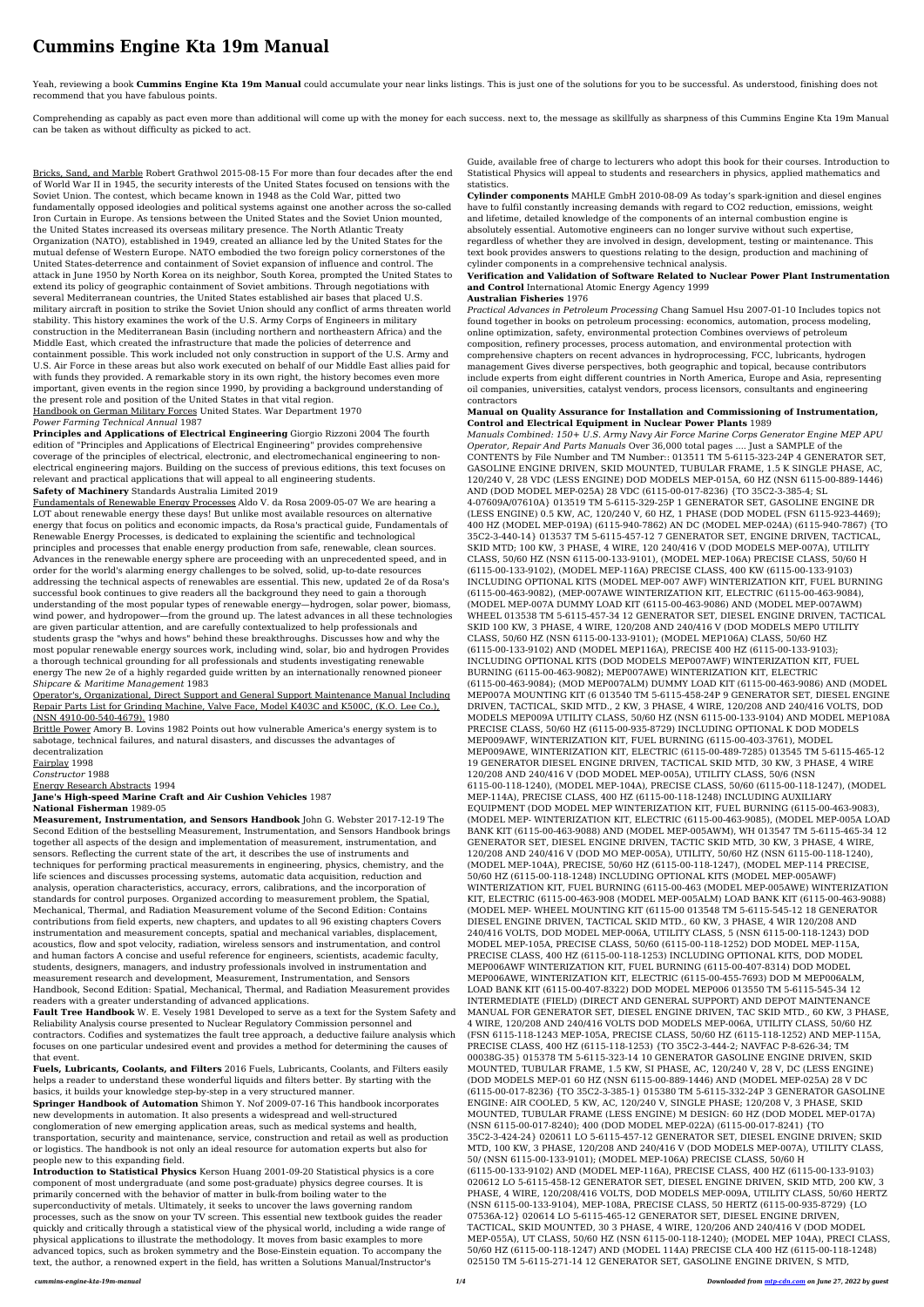TUBULAR FRAME, 3 KW, 3 PHASE, AC, 120/208 AND 120/240 V, 2 DC (LESS ENGINE) DOD MODEL MEP-016A, 60 HZ (NSN 6115-00-017-823 MODEL MEP-016C 60 HZ (6115-00-143-3311) MODEL MEP-021A 400 HZ (6115-00-017-8238) MODEL MEP-021C 400 HZ (6115-01-175-7321) MODEL MEP-026A DC HZ (6115-00-017-8239) MODEL MEP-026C 28 V DC (6115-01-175-7320) {TO 35C2-3-386-1; TM 05926A-14; NAVFAC P-8-6 025151 TM 5-6115-271-24P 3 GENERATOR SET, GASOLINE ENGINE DRIVEN, SKID MOUNTED, TUBULA FRAME, 3 KW, 3 PHASE, AC; 120/208 AND 120/240 VOLTS, 28 VDC (LE ENGINE) (DOD MODEL MEP-016A) 60 HERTZ (NSN 6115-00-017-8237) (MEP-021A) 400 HERTZ (6115-00-017-8238) (MEP-026A) 28 VDC HERTZ (6115-00-017-8239) (MEP-016C) 60 HERTZ (6115-01-143-3311) (MEP- 400 HERTZ (6115-01-175-7321) (MEP-026C) 28 VDC HERTZ (6115-01-175-7320) {TO 35C2-3-386-4; SL-4-05926A} 032507 TM 5-6115-275-14 10 GENERATOR SET, GASOLINE ENGINE DRIVEN, SKID MOUNTED, TUBULAR FRAME, 10 KW, AC, 120/208V PHASE, AND 120/240V, SINGLE PHASE, LESS ENGINE: DOD MODELS MEP- HZ, (NSN 6115-00-889-1447) AND MEP-023A, 400 HZ (6115-00-926-08 {NAVFAC P-8-615-14; TO 35C2-3-452-1} (THIS ITEM IS INCLUDED ON EM 0086, EM 0088 & EM 0127) 032508 TM 5-6115-275-24P 5 GENERATOR, GASOLINE ENGINE DRIVEN, SKID MOUNTED, TUBULAR FRAME, 10 KW, AC, 120/208 V, 3 PHASE AND 120/240 V, SINGLE PHASE (LESS ENGINE); D MEP-018A, UTILITY CLASS, 60 HZ (NSN 6115-00-889-1447) AND MEP-0 PRECISE CLASS, 400 HZ (6115-00-926-0843) {NAVFAC P8-615-24P; TO 35C2-3-452-4} (THIS ITEM IS INCLUDED ON EM 0086, EM 0088 & EM 0127) 032551 TM 5-6115-584-12 11 GENERATOR SET, DIESEL ENGINE DRIVEN, TACTICAL SKID MTD, 5 KW, 1 PHASE, 2 WIRE; 1 PHASE, 3 WIRE; 3 PHASE, 4 WIRE, 120, 120/240 AND 120/208 V (DOD MODEL MEP-002A) UTILITY CLASS, 60 HZ (NSN 6115-00-465-1044) {NAVFAC P-8-622-12; TO 35C2-3-456-1; TM 05682C-12} 032640 TM 5-6115-585-12 12 GENERATOR SET, DIESEL ENGINE DRIVEN, TACTICAL SKID MTD, 10 KW, 1 PHASE, 2 WIRE 1 PHASE, 3 WIRE AND 3 PHASE, 4 WIRE; 120, 120/240 AND 120/208 V (DOD MODEL MEP-003A) UTILITY CLASS, 60 HZ (NSN 6115-00-465-1030 AND (MODEL MEP-112A), UTILITY CLASS, 400 HZ (6115-00-465-1027) {NAVFAC P-8-623-12; TO 35C2-3-455-1; TM-05684C/05685B-12} 032781 TM 5-6115-584-34 8 GENERATOR SET, DIESEL ENGINE DRIVEN, TAC SKID MOUNTED, 5 KW, 1 PHASE, 2 WIRE, 1 PHASE, 3 WIRE, 3 PHASE, 120, 120/240 AND 120/208 V (DOD MODEL MEP-002A), UTILITY CLASS, (NSN 6115-00-465-1044) {NAVFAC P-8-622-34; TO 35C2-3-456-2; TM 0568C-34} 032936 TM 5-6115-329-14 4 GENERATOR SET GASOLINE ENGINE DRIVEN, 0.5 KW (LESS ENGINE) (DOD MODEL MEP-014 UTILITY CLASS, 60 HZ) (NSN 6115-00-923-4469), (DOD MODEL MEP-01 UTILITY CLASS, 400 HZ (6115-00-940-7862) AND (DOD MODEL MEP-024 UTILITY CLASS, 28 VDC (6115-00-940-7867) {TO 35C2-3-440-1} 033374 TM 5-6115-332-14 10 GENERATOR SET, TAC GASOLINE ENGINE: AIR COOLED, 5 KW, AC, 120/240 V, SINGLE PHASE, V, 3 PHASE, SKID MOUNTED, TUBULAR FRAME (LESS ENGINE) (MILITARY DOD MODEL MEP-017A), UTILITY, 60 HZ (NSN 6115-00-017-8240) AND MODEL MEP-022A), UTILITY, 400 HZ (6115-00-017-8241) {NAVFAC P-8-614-14; TO 35C2-3-424-1} 033750 TM 5-6115-585-34 9 GENERATOR SET, DIESEL ENGINE DRIVEN, TAC SKID MOUNTED, 10 KW, 1 PHASE, 2 WIRE, 1 PHASE, 3 WIRE, 3 PHASE, 4 WIRE, 120, 120/240 AND 120/208 VOLTS (DOD MODEL MEP-003A), UT CLASS, 60 HZ (NSN 6115-00-465-1030) {NAVFAC P-8-623-12; TO 35C2-3-455-2; TM-05684C/05685B-34} 034072 TM 5-6115-585-24P 5 GENERATOR SET, DIESEL ENGINE DRIVEN, TA SKID MTD, 10 KW, 1 PHASE, 2 WIRE; 1 PHASE, 3 WIRE; 3 PHASE, 4 W 120, 120/240 AND 120/208 V (DOD MODELS 003A), UTILITY CLASS, 60 (NSN 6115-00-465-1030) AND (MODEL MEP-112A), UTILITY CLASS, 400 (6115-00-465-1027) {NAVFAC P-8-623-24P; TO 35C2-3-455-4; SL-4-05684C/06585B} 040180 TM 5-6115-584-12-HR HAND RECEIPT MANUAL COVERING END ITEM/COMPONENTS OF END ITEM (C BASIC ISSUE ITEMS (BII), AND ADDITIONAL AUTHORIZATION LIST (AAL GENERATOR SET, DIESEL ENGINE DRIVEN, TACTICAL SKID MTD, 5 KW, 1 WIRE; 1 PH, 3 WIRE; 3 PH, 4 WIRE, 120, 120/240 AND 120/208 V (D MEP-002A) UTILITY CLASS, 60 HZ (NSN 6115-00-465-1044) 040833 TM 5-6115-458-12-HR HAND RECEIPT MANUAL COVERING THE END ITEM/COMPONENTS OF END ITE BASIC ISSUE ITEMS (BII), AND ADDITIONAL AUTHORIZATION LIST (AA GENERATOR SET, DIESEL ENGINE DRIVEN, TACTICAL, SKID MOUNTED, 20 3 PHASE, 4 WIRE, 120/208 AND 240/416 V (DOD MODEL MEP-009A), UT CLASS, 50/60 HZ (NSN 6115-00-133-9104) AND (DOD MODEL MEP-108A) PRECISE CLASS, 50/60 HZ (6115-00-935-8729) 040843 TM 5-6115-593-34 GENERATOR SET, DIESEL ENGINE DRIVEN, TAC SKID MTD, 500 KW, 3 PHASE, 4 WIRE, 120/208 AND 240/416 VOLTS DOD MODEL, MEP-029A, CLASS UTILITY, 50/60 HZ, (NSN 6115-01-030- DOD MODEL, MEP-029B, CLASS UTILITY, 50/60 HZ, (6115-01-318-6302 INCLUDING OPTIONAL KITS DOD MODEL, MEP-029AHK, HOUSING KIT, (6115-01-070-7550), DOD MODEL, MEP-029ACM, AUTOMATIC CONTROL MO (6115-01-275-7912) DOD MODEL, MEP-029ARC, REMOTE CONTROL MODULE (6110-01-070-7553) DOD MODEL, MEP-029ACC, REMOTE CONTROL CABLE, (6110-01-087-4127) {NAVFAC P-8 041070 TM 5-6115-593-12 GENERATOR SET, ENGINE DRIVEN, TACTICAL SKID MTD, 500 KW, 3 PHASE, 4 WIRE; 120/ 240/416 VOLTS DOD MODEL MEP-029A; CLASS UTILITY, HERTZ 50/60; (NSN 6115-01-030-6085); MEP-029B; UTILITY; 50/60; (6115-01-318- INCLUDING OPTIONAL KTS DOD MODELS MEP-029AHK; NOMENCLATURE HOUS (6115-01-070-7550) MEP-029ACM; AUTOMATIC CONTROL MODULE; (6115-01-275-7912); MEP-029ARC, REMOTE CONTROL MODULE, (6110-01-070-7553); MEP-029ACC, REMOTE CONTROL CABLE (6110-01-087-4127) {TO 35C2-3-463-1} 041338 LO 55-1730-229-12 POWER UNIT, AVIATION, MULTI-OUTPUT GTED ELECTRICAL, HYDRAULIC, PNEUMATIC (AGPU), WHEEL MOUNTED, SELF-PROPELLED, TOWABLE DOD MODEL-MEP-360A, CLASS-PRECISE, HERTZ-400, (NSN 1730-01-144-1897 042791 TM 5-6115-457-12- HR HAND RECEIPT MANUAL COVERING THE BASIC ISSUE ITEMS (BII) FOR GE SET, DIESEL ENGINE DRIVEN, TACTICAL, SKID MTD; 100 KW, 3 PHASE, 120/208 AND 240/416 V (DOD MODELS MEP007A), UTILITY CLASS, 50/6 (NSN 6115-00-133-9101), (MODEL MEP-106A), PRECISE CLASS, 50/60 (6115-00-133-9102) AND (MODEL MEP116A) PRECISE CLASS, 400 HZ (6115-00-133-9103) 043437 TM 5-6115-593-24P 1 GENERATOR SET, DIESEL ENGINE DRIVEN, TACTICAL SKID MOUNTED, 500 KW, 3 PHA 4 WIRE; 120/208 AND 240/416 VOLTS DOD MODEL MEP-029A UTILITY CL 50/60 HZ (NSN 6115-01-030-6085) MEP-029B UTILITY CLASS, 50/60 (6115-01-318-6302) INCLUDING OPTIONAL KITS DOD MODEL MEP-029AHK HOUSING KIT (6115-01-070-7550) MEP-029ACM AUTOMATIC CONTROL MOD (6115-01-275-7912) MEP-029ARC REMOTE CONTROL MODULE (6110-01-070-7553) MEP-029ACC REMOTE CONTROL CABLE (6110-01-087 {NAVFAC P-8-631-24P; TO 35C2-3-463-4} 044703 TM 5-6115-545-12-HR HAND RECEIPT MANUAL COVERING COMPONENTS OF END ITEM (COEI), BAS ITEMS (BII), AND ADDITIONAL AUTHORIZATION LIST (AAL) FOR GENERA DIESEL ENGINE DRIVEN, TACTICAL SKID MTD, 60 KW, 3 PHASE, 4 WIRE 120/208 AND 240/416 V (DOD MODELS MEP-006A) UTILITY CLASS, 50/6 (NSN 6115-00-118-1243), (MODEL MEP-105A) PRECISE CLASS, 50/60 H (6115-00-118-1252) AND (MODEL MEP-115A) PRECISE CLASS, 400 HZ (6115-00-118-1253) 050998 TM 5-6115-600-12 8 GENERATOR DIESEL ENGINE DRIVEN, TACTICAL SKID MTD, 100 KW, 3 PHASE, 4 WIR 120/208 AND 240/416 V (DOD MODEL MEP-007B) CLASS UTILITY, 50/60 (NSN 6115-01-036-6374) INCLUDING OPTIONAL KITS, DOD MODEL MEP00 WINTERIZATION KIT, FUEL BURNING AND MEP007BWE WINTERIZATION KIT ELECTRIC 051007 TM 5-6115-600-24P 4 GENERATOR SET, DIESEL ENGINE DRIVEN, 100 KW, 3 PHASE, 4 WIRE, 120/208 AND VOLTS (DOD MODEL MEP-007B), UTILITY CLASS, 50/60 HZ (NSN 6115-01-036-6374) INCLUDING OPTIONAL KITS, DOD MODEL MEP007BWF, WINTERIZATION KIT, FUEL BURNING AND MEP007BWE WINTERIZATION KIT, ELECTRIC {TO 35C2-3-442-14; NAVFAC P-8-628-24P; SL-4-07464B} 057268 LO 5-6115-600-12 GENERATOR SET, DIESEL ENGINE DRIVEN; TACTICAL, SKID MTD, 100 KW PHASE, 4 WIRE; 120/208 AND 240/416 V (DOD MODEL MEP007B), CLASS UTILITY, 50/60 HZ (NSN 6115-01-036-6374) 057513 LO 5-6115-604-12 GENERATOR SET, DIESEL ENGINE DRIVEN, AIR TRANSPORTABLE; SKID MT 750 KW, 3 PHASE, 4 WIRE; 2400/4160 AND 2200/3800 VOLTS (DOD MOD MEP208A) CLASS PRIME UTILITY, HZ 50/60 (NSN 6115-00-450-5881) {LI 6115-12/9} 060183 TM 5-6115-612-24P 6 GENERATOR SET, AVIATION, GAS TURBINE ENGINE DRIVEN, INTEGRA TRAILER MOUNTED, 10KW, 28 VOLTS MODEL MEP-362A, PRECISE, DC (NSN 6115-01-161-3992) {TM 6115-24P/1; AG-320B0-IPE-000; TO 35C2-3-471-4} 060188 TM 5-6115-612-34 4 GENERATOR SET, AVIATION, GAS TURBINE ENG DRIVEN, INTEGRAL TRAILER MOUNTED 10KW 28 VOLTS DOD MODEL MEP 36 PRECISE, DC, (NSN 6115-01-161-3992) {AG-320BO-MME-OOO; TM 6115- TO 35C2-3-471-2} 060645 LO 5-6115-612-12 AVIATION GENERATOR SET, GAS TURBINE, ENGINE DRIVEN, INTEGRAL TR

MOUNTED, 10KW, 28 VOLTS DC DOD MODEL MEP 362A CLASS PRECISE (NSN 6115-01-161-3992) 060921 TM 55-1730-229-34 5 POWER UNIT, AVIATION, MULTI-OUTPUT GTED, ELECTRICAL, HYDRAULIC, PNEUMATIC (AGPU) WHEEL MOUNTED, SELF-PROPELLED, TOWA AC 400HZ, 3PH, 0.8 PF, 115/200V, 30 KW, DC 28VDC 700 AMPS, PNEUMATIC, 60 LBS/MIN. AT 40 PSIG, HYDRAULIC, 15 GPM AT 3300 PS DOD MODEL MEP-360A, CLASS PRECISE, 400 HERTZ, (NSN 1730-01-144- {AG 320A0-MME-000; TO 35C2-3-473-2; TM 1730-34/1} 060922 TM 55-1730-229-12 8 POWER UNIT, AVIATION, MULTI-OUTPUT GTED ELECTRICAL, HYDRAULIC, PNEUMATIC (AGPU) WHEEL MOUNTED, SELF-PROPELLED, TOWABLE, AC 400HZ, 3PH, 0.8 PF, 115/200V, 30 KW, DC 28 VDC 700 AMPS, PNEUMATIC 60 LBS/M AT 40 PSIG, HYDRAULIC 15 GPM AT 3300 PSIG, DOD MODEL MEP-360A, CLASS PRECISE, HERTZ 400, (NSN 1730-01-144-1897) {AG 320A0-OMM-OOO; TO 35C2-3-473-1; TM 1730-12/1} 061758 LO 5-6115-614-12 GENERATOR SET, DIESEL ENGINE DRIVEN, TACTICAL SKID MTD. 200 KW, 3 PHASE, 4 WIRE, 120/208 AND 240/416 VOLTS MODEL MEP009B, UTILI 50/60 HERTZ, (NSN 6115-01-021-4096) 061772 LO 5-6115-622-12 GENERATOR SET, DIESEL ENGINE-DRIVEN, WHEEL MOUNTED 750-KW, 3-PH 4-WIRE, 2200/3800 AND 2400/4160 VOLTS CUMMINS ENGINE COMPANY IN MODEL KTA-2300G-2 DOD MODEL MEP-012A; CLASS UTILITY; HERTZ 062762 LO 5-6115-615-12 GENERATOR SET, DIESEL ENGINE DRIVEN, TACTICAL SKID MOUNTED, 3 K MODEL 016B; CLASS UTILITY MODE 50/60 HZ (NSN 6115-01-150-4140); DOD MODEL MEP-021B; CLASS UTILITY; MODE 400 HZ (6115-01-151-812 DOD MODEL MEP-026B; CLASS UTILITY; MODE 28 VDC (6115-01-150-036 {LI 05926B/06509B-12/5; P-8-646-LO} 064310 TM 5-6115-626-14&P 2 POWER UNIT PU-406B/M (NSN 6115-00-394-9576) MEP-005A 30 KW 60 HZ GENERATOR SET M200A1 2-WHEEL4-TIRE, MODIFIED TRAILER 064390 TM 5-6115-632-14&P 5 POWER UNIT PU-753/M (NSN 6115-00-033-1 MEP-003A 10 KW 60 HZ GENERATOR SET M116A2 2-WHEEL, 2-TIRE, MODI TRAILER 064392 TM 5-6115-629-14&P 3 POWER PLANT AN/AMJQ-12A (NSN 6115-00-257-1602) (2) MEP-006A 60HZ, GENERATOR SETS (2) M200A1 2-WHEEL, 4-TIRE, MODIFIED TRAIL 064443 TM 5-6115-625-14&P 2 POWER UNIT PU-405A/M (NSN 6115-00-394-9577) MEP-004A 15 KW 60 HZ GENERATOR SET M200A1 2-WHEEL, 4-TIRE, MODIFIED TRAILER (THIS ITEM IS INCLUDED ON EM 0086 & EM 0087) 064445 TM 5-6115-633-14&P 4 POWER PLANT AN/MJQ-18 (NSN 6115-00-033-1398) (2) MEP-003A 1 60 HZ GENERATOR SETS M103A3 2-WHEEL 1 1/2 TON MODIFIED TRAILER 064446 TM 5-6115-628-14&P 4 POWER PLANT AN/MJQ-15 (NSN 6115-00-400-7591) (2) MEP-113A 1 400 HZ GENERATOR SETS, (2) M200A1 2-WHEEL, 4-TIRE, MODIFIED TRA (THIS ITEM IS INCLUDED ON EM 0086) 064542 TM 5-6115-631-14&P 4 POWER PLANT AN/MJQ-16 (NSN 61 15-00-033-1395) (2) MEP-002A 5 KW 60 HZ GENERATOR SETS M103A3 2-WHEEL, 2-TIRE, MODIFIED TRAI 065071 TM 55-1730-229-24P 6 POWER AVIATION, MULTI-OUTPUT GTED ELECTRICAL, HYDAULIC, PNEUMATIC (AG WHEEL MOUNTED, SELF-PROPELLED, TOWABLE AC 400 HZ, 3 PH, 0.8 PF, 115/200V, 30 KW DC 28 VDC 700 AMPS PNEUMATIC 60 LBS/MIN. AT 40 HYDRAULIC 15 GPM AT 3300 PSIG DOD MODEL MEP-360A, CLASS PRECISE 400 HERTZ (NSN 1730-01-144-1897) {TO 35C2-3-473-4; TM 1730-24P/ AG 320A0-IPB-000} 065603 TB 5-6115-593-24 WARRANTY PROGRAM FOR GENERATOR SET DOD MODEL MEP-029A HOUSING K DOD MODEL MEP-029AHK 066727 TM 5-6115-640-14&P 2 POWER AN/MJQ-32 (NSN 6115-01-280-2300) AN/MJQ-33 (6115-01-280-2301) ( MEP-701A 3KW 60 HZ ACOUSTIC SUPPRESSION KIT GENERATOR SETS M116 2-WHEEL, 2-TIRE, 3/4-TON MODIFIED TRAILERS 066808 TM 5-6115-627-14&P 2 POWER PLANT AN/MJQ-10A (NSN 6115-00-394-9582); (2) MEP-005A 30 KW 60 HZ GEN SETS; (2) M200A1 2-WHEEL, 4 TIRE MODIFIED TRAILERS 066809 TM 5-6115-630-14&P 4 POWER UNIT, PU-751/M (NSN 6115-00-033-1373) MEP-002A, 5 KW, 60 HZ GENERATOR SET M116A1 2-WHEEL, 2-TIRE, MODIFIED TRAILER 066824 TM 5-6115-465-10-HR 1 HAND RECEIPT MANUAL COVERING END ITEM/COMPONENTS OF END ITEM (C BASIC ISSUE ITEMS, (BII) AND ADDITIONAL AUTHORIZATION LIST (AAL GENERATOR SET, DIESEL ENGINE DRIVEN, TACTICAL SKID MOUNTED, 30K 4 WIRE, 120/208 AND 240/416 VOLTS - MEP-005A, UTILITY, 50/60 HE (NSN 6115-00-118-1240); MEP-104A, PRECISE, 50/60 HERTZ, (6115-00-118-1247): MEP-114A, PRECISE, 400 HERTZ, (6115-00-118- INCLUDING AUXILIARY EQUIPMENT MEP-005AWF WINTERIZATION KIT, FUE BURNING (6115-00-463-9083); MEP-005AWE, WINTERIZATION KIT, ELEC (6115-00 067310 TM 9-6115-650-14&P 1 POWER PLAN AN/MJQ-25 (NSN 6115-01-153-7742) (2) MEP-112A 10 KW 400 HZ GENE SETS M103A3 2-WHEEL, 2-TIRE, MODIFIED TRAILER 067311 TM 9-6115-653-14&P 2 POWER UNIT PU-732/M (NSN 6115-00-260-3082) MEP-113A 15 KW 400 HZ GENERATOR SET M200 2-WHEEL, 4-TIRE, MODIFIED TRAILER 067544 TM 9-6115-652-14&P 1 POWER UNIT PU-760/M (NSN 6115-00-394-9581) MEP-114A 30 KW 400 HZ GENERATOR M200A1 2-WHEEL, 4-TIRE, MODIFIED TRAILER 067632 TM 9-6115-648-14&P POWER UNIT PU-650B/G (NSN 6115-00-258-1622) MEP-006A 60 KW 60 HZ GENERATOR M200A1 2-WHEEL, 4-TIRE, MODIFIED TRAILER 067744 TM 9-6115-646-14&P 1 POWER UNIT PU-495A/G, (NSN 6115-00-394-9575) AND PU-495B/G, (6115-01-134-0 MEP-007A 100 KW, 60 HZ OR MEP-007B, 100 KW, 60 HZ GENERATOR SET M353-2-WHEEL, 2-TIRE MODIFIED TRAILER 067746 TM 9-6115-651-14&P POWER UNIT 707A/M (NSN 6115-00-394-9573) MEP-115A, 60 KW, 400 HZ GENERATOR M200A1, 2-WHEEL, 4-TIRE, MODIFIED TRAILER 067879 TM 9-6115-647-14&P 1 POWER UNIT PU-789/M (NSN 6115-01-208-9827) MEP-114A, 30 KW 400 HZ GENERATOR SET M353 2-WHEEL, 2-TIRE, MODIFIED TRAILER 069601 TM 9-6115-464-10-HR HAND RECEIPT MANUAL COVERING THE END ITEMS/COMPONENTS OF END IT (COEI), BASIC ISSUE ITEMS (BII), AND ADDITIONAL AUTHORIZATION L (AAL) FOR GENERATOR SET, DIESEL ENGINE DRIVEN, TACTICAL SKID MO 15 KW, 3 PHASE, 4 WIRE, 120/208 AND 240/416 VOLTS DOD MODEL MEP UTILITY CLASS, 50/60 HERTZ (NSN 6115-00-118-1241) DOD MODEL MEP PRECISE CLASS, 50/60 HERTZ (6115-00-118-1245) DOD MODEL MEP-113 PRECISE CLASS, 400 HERTZ (6115-00-118-1244) 069602 LO 9-6115-464-12 GENERATOR SET, DIESEL ENGINE DRIVEN, TACTICAL, SKID MTD, 15KW, 4 WIRE, 120/208 AND 240/416 VOLTS (DOD MODEL MEP 004A) (NSN 6115-00-118-1241); (DOD MODEL MEP 104A) (6115-00-118-1245) (DOD MODEL MEP-113A) (6115-00-118-1244) 069954 TM 9-6115-465-24P 2 GENERATOR SET, DIESEL ENGINE DRIVE TACTICAL SKID MTD. 30KW, 3 PHASE, 4 WIRE, 120/208 AND 240/416 V MODELS; MEP-005A, UTILITY, 50/60 HZ, (NSN 6115-00-118-1240), MEP-104A PRECISE, 50/60 HZ, (6115-00-118-1247), MEP-114A, PRECISE, 400 H (6115-00-118-1248), INCLUDING OPTIONAL KITS, DOD MODELS; MEP-00 WINTERIZATION KIT, FUEL BURNING, (6115-00-463-9083), MEP-005-AW WINTERIZATION KIT, ELECTRIC, (6115-00-463-9085), MEP-002-ALM, L BANK KIT, (6115-00-463-9088), MEP-005-AWM, WHEEL MOUNTING KIT, (6115-00-463-9094) {TO-35C2-3- 070096 TM 9-6115-464-24P 1 GENERATOR S DIESEL ENGINE DRIVEN, TACTICAL SKID MTD., 15KW, 3 PHASE, 4 WIRE 120/208 AND 240/416 VOLTS (DOD MODEL MEP-004A) UTILITY CLASS 50/60 HERTZ (NSN 6115-00-118-1241) (DOD MODEL MEP-103A) PRECISE CLASS 50/60 HERTZ (6115-00-118-1245) (DOD MODEL MEP-113A) PRECI CLASS 400 HERTZ (6115-00-118-1244) INCLUDING OPTIONAL KITS (DOD MODEL MEP-005- AWF) WINTERIZATION KIT, FUEL BURNING (6115-00-463 (DOD MODEL MEP-005-AWE) WINTERIZATION KIT, ELECTRIC (6615-00-46 (DOD MODEL MEP-004-ALM) LOAD BANK KIT (6115-00-191-9201 071025 TM 9-6115-641-10 2 GENERATOR SET SKID MOUNTED, TACTICAL QUIET 5 KW, 60 AND 400 HZ MEP-802A (60 HZ) (NSN 6115-01-274-7387) MEP-812A (400 HZ) (6115-01-274-7391) {TO 35C2-3-456-11} 071026 TM 9-6115-642-10 2 GENERATOR SET SKID MOUNTED, TACTICAL QUIE 10 KW, 60 AND 400 HZ MEP-803A (60 HZ) (NSN 6115-01-275-5061) MEP-813A (400 HZ) (6115-01-274-7392) {TO 35C2-3-455-11; TM 09247A/09248A-10/1} 071028 TM 9-6115-643-10 3 GENERATOR SET, SKID MOUNTED, TACTICAL QUI 15 KW, 50/60 AND 400 HZ MEP-804A (50/60 HZ) (NSN 6115-01-274-73 MEP-814A (400 HZ) (6115-01-274-7393) {TO 35C2-3-445-21} 071029 TM 9-6115-644-10 2 GENERATOR SET, SKID MOUNTED, TACTICAL QUIET 30 KW, 50/60 AND 400 HZ MEP-805A (50/60 HZ), (NSN 6115-01-274-7389) MEP-815A (400 HZ), (6115-01-274-7394) {TO 35C2-3-446-11; TM 09249A/09246A-10/1} 071030 TM 9-6115-645-10 2 GENERATOR SET, SKID MOUNTED, TACTICAL QUIET 60 KW, 50/60 AND 400 HZ MEP-806A (50/60 HZ), (NSN 6115-01-274-7390) MEP-816A (400 HZ), (6115-01-274-7395) {TO 35C2-3-444-11; TM 09244A/09245A-10/1} 071031 LO 9-6115-641-12 GENERATOR SET, SKID MOUNTED, TACTICAL QUIET 5 KW, 60 AND 400 HZ MEP-802A TACTICAL QUIET 60 HZ (NSN 6115-01-274-7387) MEP-812A TACTICAL QUIET 400 HZ (6115-01-274-7391) 071032 LO 9-6115-642-12 GENERATOR SET, SKID MOUNTED, TACTICAL QUIET 10 KW, 60 AND 400 H MEP-803A TACTICAL QUIET 60 HZ (NSN 6115-01-275-5061) MEP-813A TACTICAL QUIET 400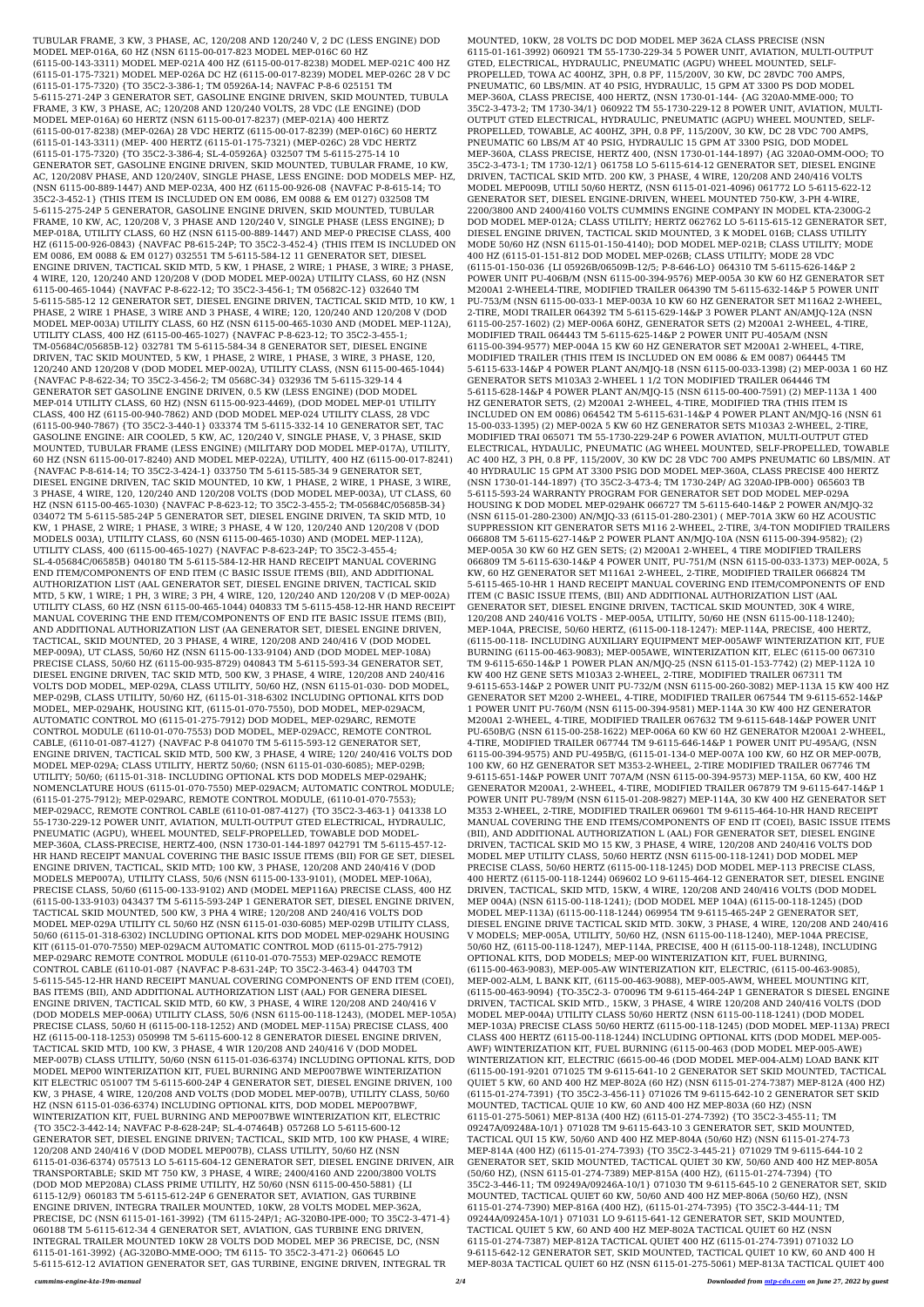HZ (6115-01-274-7392) 071033 LO 9-6115-643-12 GENERATOR SET, SKID MOUNTED, TACTICAL QUIET 15 KW, 50/60/400 HZ MEP-804A TACTICAL QUIET 50/60 HZ (NSN 6115-01-274-7388) MEP-814 TACTICAL QUIET 400 HZ (6115-01-274-7393) 071034 LO 9-6115-644-12 GENERATOR SET, SKID MOUNTED, TACTICAL QUIET 30 KW, 50/60 AND 40 MEP-805A TACTICAL QUIET 50/60 HZ (NSN 6115-01-274-7389) MEP-815 TACTICAL QUIET 400 HZ (6115-01-274-7394) {LI 09249A/09246A-12} 071035 LO 9-6115-645-12 GENERATOR SET, SKID MOUNTED, TACTICAL QUIET 60 KW, 50/60 AND 40 MEP-806A TACTICAL QUIET 50/60 HZ (NSN 6115-01-274-7390) MEP-816 TACTICAL QUIET 400 HZ (6115-01-274-7395) {LI 09244A/09245A-12} 071036 TB 9-6115-641-24 WARRANTY PROGRAM FOR GENERATOR SET, TACTICAL QUIET 5 KW, 60 AND 400 HZ MEP-802A AND MEP-812A 071037 TB 9-6115-642-24 WARRANTY PROGRAM FOR GENERATOR SET, TACTICAL QUIET 10 KW, 60 AND 400 HZ MEP-803A AND MEP-813A {SI 09247A/09248A-24} 071038 TB 9-6115-643-24 WARRANTY PROGRAM FOR GENERATOR SET, TACTICAL QUIET 15 KW, 50/60 AND 400 HZ MEP-804A AND MEP-814A 071039 TB 9-6115-644-24 WARRANTY PROGRAM FOR GENERATOR SET, TACTICAL QUIET 30 KW, 50/60 AND 400 HZ MEP-805A AND MEP-815A {SI 09249A/09246A-24} 071040 TB 9-6115-645-24 WARRANTY PROGRAM FOR GENERATOR SET, TACTICAL QUIET 60 KW, 50/60 AND 400 HZ MEP-806A AND MEP-816A {SI 09244A/09245A-24} 071541 TM 9-6115-464-12 2 GENERATOR SET, DIESEL ENGINE DRIVEN, TACTICAL SKID MTD, 15 KW, 3 PHASE, 4 WIRE, 120/2 AND 240/416 VOLTS DOD MODEL MED-004A UTILITY CLASS 50/60 HERTZ (NSN 6115-00-118-1241) DOD MODEL MEP-103A PRECISE CLASS 50/60 HERTZ (6115-00-118-1245) DOD MODEL MEP-113A PRECISE CLASS 400 HERTZ (6115-00-118-1244) INCLUDING OPTIONAL KITS DOD MODEL MEP-005-AWF WINTERIZATION KIT, FUEL BURNING (6115-00-463-9083) DOD MODEL MEP-005-AWE WINTERIZATION KIT, ELECTRIC (6115-00-463-9085) DOD MODEL MEP-004-ALM LOAD BANK KIT (6115-00-291 071604 TM 9-6115-645-24P GENERATOR SET, TACTICAL QUIET 60KW, 50/60/400 HZ (NSN 6115-01-274-7390) (MEP-806A) (6115-01-274-7395) (MEP-816A) {TO 35C2-3-444-14; TM 09244A/09245A-24P/3} 071605 TM 9-6115-642-24P GENERATOR SET, TACTICAL QUIET 10 KW, 60/400 HZ (NSN 6115-01-275-5061) (MEP-803A) (6115-01-274-7392) (MEP-813A) {TO 35C2-3-455-14; TM 09247A/09248A-24P/3} 071610 TM 9-6115-643-24P GENERATOR SET, TACTICAL QUIET 15KW, 50/60 - 400 HZ (NSN 6115-01-274-7388) (MEP-804A) (6115-01-274-7393) (MEP-814A) {TO 35C2-3-445-24} 071611 TM 9-6115-644-24P GENERATOR SET, TACTICAL QUIET 30KW, 50/60-400 HZ (NSN 6115-01-274-7389) (MEP-805A) (6115-01-274-7394) (MEP-815A) {TO 35C2-3-446-14; TM 09249A/09246A-24P/3} 071613 TM 9-6115-641-24P GENERATOR SET, TACTICAL QUIET 5 KW, 60/400 HZ (NSN 6115-01-274-7387) (MEP-802A) (6115-01-274-7391) (MEP-812A) {TO 35C2-3-456-14} 071713 TM 9-6115-645-24 4 GENERATOR SET, SKID MOUNTED, TACTICAL QUIET 60KW, 50/60 AND 400 HZ MEP-806A (50/60 HZ) (NSN 6115-01-274-7390) MEP-816A (400 HZ) (6115-01-274-7395) {TO 35C2-3-444-12; TM 09244A/09245A-24/2} 071748 TM 9-6115-644-24 1 GENERATOR SET, SKID MOUNTED, TACTICAL QUIET 30 KW, 50/60 AND 400 HZ MEP-805A (50/60 HZ) (NSN 6115-01-274-7389) MEP-815A (400 HZ) (6115-01-274-7394) {TO 35C2-3-446-12; TM 09249A/09246A-24/2} 071749 TM 9-6115-643-24 4 GENERATOR SET, SKID MOUNTED, TACTICAL QUIET 15 KW, 50/60 AND 400 HZ MEP-804A (50/60 HZ) (NSN 6115-01-274-7388) MEP-814A (400 HZ) (6115-01-274-7393) {TO 35C2-3-445-22} 071750 TM 9-6115-642-24 4 GENERATOR SET, SKID MOUNTED, TACTICAL QUIET 10 KW, 60 AND 400 HZ MEP-803A (60 HZ) (NSN 6115-01-275-5061) MEP-813A (400 HZ) (6115-01-274-7392) {TO 35C2-3-455-12; TM 09247A/09248A-24/2} 071751 TM 9-6115-641-24 3 GENERATOR SET, SKID MOUNTED, TACTICAL QUIET 5 KW, 60 AND 400 HZ MEP-802A (60 HZ) (NSN 6115-01-274-7387) MEP-812A (400 HZ) (6115-01-274-7391) {TO 35C2-3-456-12} 072239 TM 9-6115-464-34 1 GENERATOR SET, DIESEL ENGINE DRIVEN, TACTICAL SKID MTD., 15 KW, 3 PHASE, 4 WIRE 120/208 AND 240/416 VOLTS DOD MODEL MEP-004A UTILITY CLASS 50/60 HERTZ (NSN 6115-00-118-1241) DOD MODEL MEP 103A PRECISE CLASS 50/60 HERTZ (6115-00-118-1245) DOD MODEL MEP-113A PRECISE CLASS 400 HERTZ (6115-00-118-1244) INCLUDING OPTIONAL KITS DOD MODEL MEP-005AWF WINTERIZATION KIT, FUEL BURNING (6115-00-463-9083) DOD MODEL MEP-005AWE WINTERIZAT KIT, ELECTRIC (6115-00-463-9085) DOD MODEL MEP-004ALM LOAD BANK KIT (6115-00-291-920 073744 TM 9-6115-604-24P 1 GENERATOR SET, DIESEL ENGINE DRIVEN, AIR TRANSPORTABLE SKID MOUNTED, 750KW, 3 PHASE, 4 WIRE, 2400/4160, AND 2200/3800 VOLTS DOD MODEL MEP208A PRIME UTILITY CLASS 50/60 HERTS (NSN 6115-00-450-5881) DOD MODEL 80-1466 REMOTE CONTROL MODULE CLASS (6115-01-150-5284 DOD MODEL 80-7320 SITE REQUIREMENTS MODULE CLASS (6115-01-150-5 {NAVFAC P-8-633-24P} 074040 TM 9-6115-545-24P GENERATOR SET, DIESEL ENGINE DRIVEN, TAC SKID MTD., 60 KW, 3 PHASE, 4 WIRE, 120/208 AND 240/416 VOLTS, D MODELS MEP-006A, UTILITY CLASS, 50/60 H/Z, (NSN 6115-00-118-124 MEP-105A, PRECISE CLASS, 50/60 H/Z, (6115-00-118-1252), MEP-115 PRECISE CLASS, 400 H/Z (6115-00-118-1253); INCLUDING OPTIONAL K DOD MODELS MEP-006AWF, WINTERIZATION FUEL BURNING, (6115-00-407 MEP-006AWE, WINTERIZATION KIT, ELECTRIC, (6115-00-455-7693), ME LOAD BANK KIT, (6115-00-407-8322), AND MEP-006AWM, WHEEL MOUNTI (6115-00-463-9092) {TO 074212 TM 9-6115-604-12 GENERATOR SET, DIESEL DRIVEN, AIR TRANSORTABLE SKID MTD., 750 KW, 3 PHASE, 4 WIRE, 24 AND 2200/3800 V (DOD MODEL MEP 208A) CLASS PRIME UTILITY, HZ 50 (NSN 6115-00-450-5881) {NAVFAC P-8-633-12} 074896 TM 9-6115-604-34 GENERATOR SET, DIESEL ENGINE DRIVEN, AIR TRANSPORTABLE SKID MTD., 750 KW, 3 PHASE, 4 WIRE, 2400/4160 AND 2200/3800 VOLTS DOD MODEL MEP 208A PRIME UTILITY CLASS 50/60 HERTZ (NSN 6115-00-450-5881) {NAVFAC P-8-633-34} 075027 TM 9-6115-584-24P 1 GENERATOR SET, DIESEL E DRIVEN, TACTICAL SKID MTD 5 KW, 1 PHASE -2 WIRE, 1 PHASE -3 WIR 3 PHASE -4 WIRE, 120, 120/240 AND 120/208 VOLTS (DOD MODEL MEP- UTILITY CLASS, 60 HZ (NSN 6115-00-465-1044) {NAVFAC P-8-622-24P TO 35C2-3-456-4} 077581 TM 9-6115-673-13&P 2KW MILITARY TACTICAL GENERATOR SET 120 VAC, 60 HZ (NSN 6115-01-435-1565) (MEP-531A) (EIC: LKA) (NSN 6115-21-912-0393) (MECHRON) 28 VDC (NSN 6115-01-435-1567) (MEP-501A) (EIC: LKD) (NSN 6115-21-912-0392) (MECHRON) 078167 TM 9-6115-672-14 GENERATOR SET SKID MOUNTED TACTICAL QUIET 60KW, 50/60 AND 400 HZ, MEP-806B (50/60 HZ) (NSN 6115-01-462-0291) EIC: GGW, MEP-816B (400 HZ) (NSN 6115-01-462-0292) EIC: GGX 078443 TM 9-6115-639-13 1 3KW TACTICAL QUIET GENERATOR SET MEP 831A (60 HZ) (NSN 6115-01-285-3012) (EIC: VG6) MEP 832A (400 HZ) (NSN 6115-01-287-2431) (EIC: VN7) 078490 TM 9-6115-671-14 OPERATOR, UNIT, GENERATOR SET, SKID MOUNTED, TACTICAL QUIET 30 KW, 50/60 AND 400 HZ, MEP-805B (50/60 HZ) (NSN 6115-01-461-9335) (EIC: GGU) MEP-815B (400 HZ) (6115-01-462-0290) (EIC: GGV) 078503 TM 9-6115-671-24P GENERATOR SET SKID MOUNTED, TACTICAL QUIET 30 KW, 50/60 AND 400 HZ MEP-805B (50/60 HZ) (NSN 6115-01-461-9335) (EIC: GGU) MEP-815B (400 HZ) (NSN 6115-01-462-0290) (EIC: GGV) 078504 TM 9-6115-672-24P GENERATOR SET, SKID MOUNTED, TACTICAL QUIET 60 KW, 50/60 AND 400 HZ MEP-806B (50/60 HZ) (NSN 6115-01-462-0291) (EIC: GGW) MEP-816B (400 HZ) (NSN 6115-01-462-0292 (EIC: GGX) 078505 TB 9-6115-671-24 WARRANTY PROGRAM FOR GENERATOR SET, TACTICAL QUIET 30KW, 50/60 AND 400 HZ MEP-805B AND MEP-815B PROCURED UNDER CONTRACT DAAK01-96-D-00620WITH MCII INC 078506 TB 9-6115-672-24 WARRANTY PROGRAM FOR GENERATOR SET, TACTICAL QUIET 30KW, 50/60 AND 400 HZ MEP-806B AND MEP-816B PROCURED UNDER CONTRACT DAAK01-96-D-00620WITH MCII INC 078523 TM 9-6115-664-13&P 5KW, 28VDC, AUXILIARY POWER UNIT (APU) MEP 952B NSN 6115-01-452-6513 (EIC: N/A) 078878 TM 9-6115-639-23P 3KW TACTICAL QUIET GENERATOR SET MEP 831A (60 HZ) (NSN 6115-01-285-3012) (EIC: VG6) MEP 832A (400 HZ) (NSN 6115-01-287-2431) (EIC: VN7) 079379 TB 9-6115-641-13 WINTERIZATION KIT (NSN 6115-01-476-8973) INSTALLED ON GENERATOR SET, SKID MOUNTED, TACTICAL QUIET, 5KW, 60 AND 400 HZ MEP-802A (600HZ) (6115-01-274-7387) MEP-812A (400HZ) (6115-01-274-7391) 079460 TB 9-6115-642-13 WINTERIZATION KIT (NSN 6115-01-477-0564) (EIC: N/A) INSTALLED ON GENERATOR KIT, SKID MOUNTED, TACTICAL QUIET, 10KW, 60 AND 400 HZ MEP-803A (60HZ) (6115-01-275-0561) MEP-813A (400HZ) (6115-01-274-7392) 079461 TB 9-6115-643-13 WINTERIZATION KIT (NSN 6115-477-0566) INSTALLED ON GENERATOR SET, SKID MOUNTED, TACTICAL QUIET, 15KW, 50/60 AND 400 HZ, MEP-804A (50/60HZ) (6115-01-274-7388) MEP-814A (400HZ) (6115-01-274-7393) 079462 TB 9-6115-644-13 WINTERIZATION KIT (NSN 6115-01-474-8354) (EIC:N/A) INSTALLED ON GENERATOR SET, SKID MOUNTED, 30KW, 50/60 AND 400 HZ MEP-805A (50/60HZ) (NSN

6115-01-274-7389) MEP-815A (400HZ) (NSN 611501-274-7394) 079463 TB 9-6115-645-13 WINTERIZATION KIT (NSN 6115-01-474-8344) (EIC: N/A) INSTALLED ON GENERATOR SET, SKID MOUNTED, TACTICAL QUIET, 60KW, 50/60 AND 400 HZ, MEP-806A (50/60HZ) (6115-01-274-7390) MEP-816A (400HZ) (6115-01-274-7395) 080214 TM 9-6115-670-14&P AUXILIARY POWER UNIT, 20KW, 120/240 VAC, 60 HZ, MODEL NO. MEP-903A(SICPS) NSN 6115-01-431-3062 MODEL NUMBER MEP-903B (JTACS) NSN 6115-01-431-3063 MODEL NO MEP-903C9WIN-T) NSN 6115-01-458-5329 (EIC: N/A)

Modern Engineering Thermodynamics Robert T. Balmer 2010-12-20 Designed for use in a standard two-semester engineering thermodynamics course sequence. The first half of the text contains material suitable for a basic Thermodynamics course taken by engineers from all majors. The second half of the text is suitable for an Applied Thermodynamics course in mechanical engineering programs. The text has numerous features that are unique among engineering textbooks, including historical vignettes, critical thinking boxes, and case studies. All are designed to bring real engineering applications into a subject that can be somewhat abstract and mathematical. Over 200 worked examples and more than 1,300 end of chapter problems provide the use opportunities to practice solving problems related to concepts in the text. Provides the reader with clear presentations of the fundamental principles of basic and applied engineering thermodynamics. Helps students develop engineering problem solving skills through the use of structured problem-solving techniques. Introduces the Second Law of Thermodynamics through a basic entropy concept, providing students a more intuitive understanding of this key course topic. Covers Property Values before the First Law of Thermodynamics to ensure students have a firm understanding of property data before using them. Over 200 worked examples and more than 1,300 end of chapter problems offer students extensive opportunity to practice solving problems. Historical Vignettes, Critical Thinking boxes and Case Studies throughout the book help relate abstract concepts to actual engineering applications. For greater instructor flexibility at exam time, thermodynamic tables are provided in a separate accompanying booklet. Available online testing and assessment component helps students assess their knowledge of the topics. Email textbooks@elsevier.com for details. Mg Midget Ta-Tf 1936-1955 Owner's Workshop Manual Autobooks 2002-01-01 VelocePress, in close cooperation with Brooklands Books Ltd., has brought this and other repair manuals previously published as part of the Autobooks Owners Workshop Manual Series back into print. The series is an invaluable resource for the classic car enthusiast and a must have for owners interested in performing their own maintenance.

*Coal Age's New Handbook of Surface Mining* Nicholas P. Chironis 1981 Operator's, Unit, Intermediate (DS), and Intermediate (GS) Maintenance Manual for Engine, Diesel, Cummins Model NTA-855-L4, NSN 2815-01-216-0939 1991

Tom King and Jonathan Wild. Or, The Days of Young Jack Sheppard Cengage Gale 1870 **Marine Engineering/log** 1986

Power Plant Engineering A. K. Raja 2006 This Text-Cum-Reference Book Has Been Written To Meet The Manifold Requirement And Achievement Of The Students And Researchers. The Objective Of This Book Is To Discuss, Analyses And Design The Various Power Plant Systems Serving The Society At Present And Will Serve In Coming Decades India In Particular And The World In General. The Issues Related To Energy With Stress And Environment Up To Some Extent And Finally Find Ways To Implement The Outcome.Salient Features# Utilization Of Non-Conventional Energy Resources# Includes Green House Effect# Gives Latest Information S In Power Plant Engineering# Include Large Number Of Problems Of Both Indian And Foreign Universities# Rich Contents, Lucid Manner

*Singularities in Elliptic Boundary Value Problems and Elasticity and Their Connection with Failure Initiation* Zohar Yosibash 2011-12-02 This introductory and self-contained book gathers as much explicit mathematical results on the linear-elastic and heat-conduction solutions in the neighborhood of singular points in two-dimensional domains, and singular edges and vertices in three-dimensional domains. These are presented in an engineering terminology for practical usage. The author treats the mathematical formulations from an engineering viewpoint and presents high-order finite-element methods for the computation of singular solutions in isotropic and anisotropic materials, and multi-material interfaces. The proper interpretation of the results in engineering practice is advocated, so that the computed data can be correlated to experimental observations. The book is divided into fourteen chapters, each containing several sections. Most of it (the first nine Chapters) addresses two-dimensional domains, where only singular points exist. The solution in a vicinity of these points admits an asymptotic expansion composed of eigenpairs and associated generalized flux/stress intensity factors (GFIFs/GSIFs), which are being computed analytically when possible or by finite element methods otherwise. Singular points associated with weakly coupled thermoelasticity in the vicinity of singularities are also addressed and thermal GSIFs are computed. The computed data is important in engineering practice for predicting failure initiation in brittle material on a daily basis. Several failure laws for two-dimensional domains with V-notches are presented and their validity is examined by comparison to experimental observations. A sufficient simple and reliable condition for predicting failure initiation (crack formation) in micron level electronic devices, involving singular points, is still a topic of active research and interest, and is addressed herein. Explicit singular solutions in the vicinity of vertices and edges in three-dimensional domains are provided in the remaining five chapters. New methods for the computation of generalized edge flux/stress intensity functions along singular edges are presented and demonstrated by several example problems from the field of fracture mechanics; including anisotropic domains and bimaterial interfaces. Circular edges are also presented and the author concludes with some remarks on open questions. This well illustrated book will appeal to both applied mathematicians and engineers working in the field of fracture mechanics and singularities. Project Management in Nuclear Power Plant Construction International Atomic Energy Agency 2012 This publication provides guidance on project management from the preparatory phase to plant turnover to commissioning of nuclear power plants. The guidelines and experiences described will enable project managers to obtain better performance in nuclear power plant construction.

#### **Coal Age** 1980

**Operator, Organizational, Direct Support, and General Support Maintenance Manual Including Repair Parts List for Grinding Kit, Valve Seat (K O Lee Co, Inc) (4910-00-060-9983).** 1989

**Handbook of Photovoltaic Science and Engineering** Antonio Luque 2011-03-29 The most comprehensive, authoritative and widely cited reference on photovoltaic solar energy Fully revised and updated, the Handbook of Photovoltaic Science and Engineering, Second Edition incorporates the substantial technological advances and research developments in photovoltaics since its previous release. All topics relating to the photovoltaic (PV) industry are discussed with contributions by distinguished international experts in the field. Significant new coverage includes: three completely new chapters and six chapters with new authors device structures, processing, and manufacturing options for the three major thin film PV technologies high performance approaches for multijunction, concentrator, and space applications new types of organic polymer and dye-sensitized solar cells economic analysis of various policy options to stimulate PV growth including effect of public and private investment Detailed treatment covers: scientific basis of the photovoltaic effect and solar cell operation the production of solar silicon and of silicon-based solar cells and modules how choice of semiconductor materials and their production influence costs and performance making measurements on solar cells and modules and how to relate results under standardised test conditions to real outdoor performance photovoltaic system installation and operation of components such as inverters and batteries. architectural applications of building-integrated PV Each chapter is structured to be partially accessible to beginners while providing detailed information of the physics and technology for experts. Encompassing a review of past work and the fundamentals in solar electric science, this is a leading reference and invaluable resource for all practitioners, consultants, researchers and students in the PV industry.

Negotiation Excellence: Successful Deal Making (2nd Edition) Benoliel Michael 2014-09-16 Negotiation Excellence: Successful Deal Making is written by leading negotiation experts from top-rated universities in the US and in Asia and its objective is to introduce readers to the theory and best practices of effective negotiation. The book includes chapters ranging from: preparing